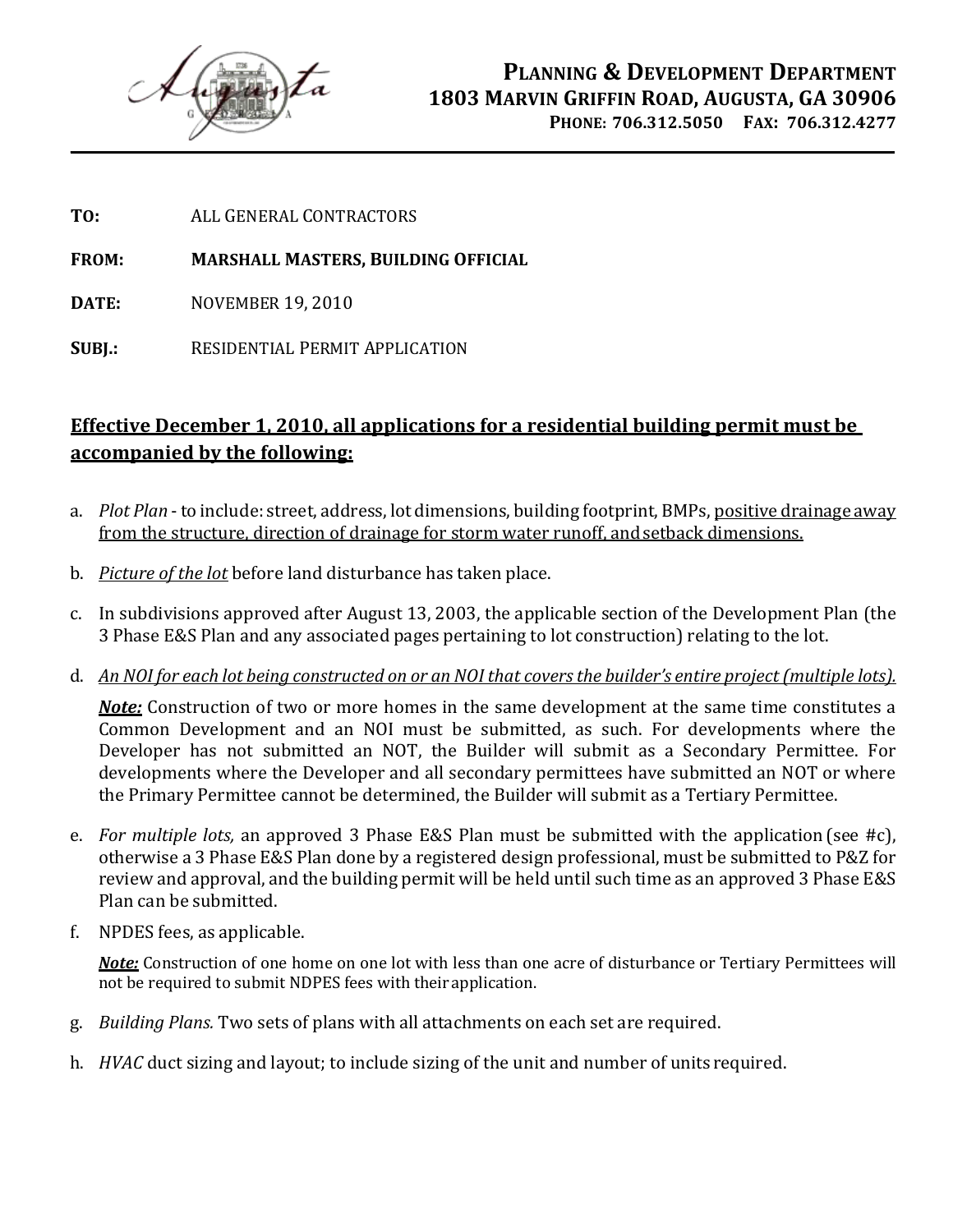

### **PLANNING & DEVELOPMENT DEPARTMENT 1803 MARVIN GRIFFIN ROAD, AUGUSTA, GA 30906 PHONE: 706.312.5050 FAX: 706.312.4277**

#### **Definitions:**

*3-Phase E&S Plan*: an Erosion, Sedimentation and Pollution Control Plan that is designed, installed and maintained for the phase or phases of the common development covered by the General Permit. The E&S Plan must be prepared by a design professional as defined by the General Permit. The E&S Plan must include, at a minimum, best management practices, including sound conservation and engineering practices to prevent and minimize erosion and resultant sedimentation, which are consistent with, and no less stringent than, those practices contained in the "Manual for Erosion and Sediment Control in Georgia" published by the GASWCC as of January 1 of the year in which the land disturbing activity was permitted. The E&S Plan must include at a minimum all provisions as outlined in the General Permit to include a timeline of the intended sequence of major activities which disturb soils for major portion of the site to include:

- Initial phase
- Intermediate phase
- Final stabilization phase

*Common Development*: a contiguous area where multiple, separate, and distinct construction activities will be taking place at different times on different schedules under one plan of development.

*Construction Activity:* the disturbance of soils associated with clearing, grading, excavating, filling of land, or other similar activities which may result in soil erosion.

*Notice of Intent:* form for Owners or Operators who intend to obtain coverage under the General Permit for storm water discharges from a construction site. The Notice of Intent shall be submitted fourteen (14) days prior to the commencement of construction activities.

*Notice of Termination:* form for closing out General Permit coverage by the primary, secondary, and tertiary permittee. The primary permittee qualifies to submit a *NOT* where:

- the entire common development has undergone final stabilization and
- all storm water discharges associated with construction activity that are authorized by the General Permit have ceased and
- all construction has ceased for 90 days

*Primary Permittee:* The Owner or the Operator or both of a tract of land for a construction project.

*Secondary Permittee*: an owner, individual builder, utility company, or utility contractor that conducts a construction activity within a common development.

*Tertiary Permittee*: either the Owner or Operator of a remaining lot(s) of a common development conducting a construction activity where the primary permittee and all secondary permittees have submitted a Notice of Termination in accordance with Part VI.A.(2) of the General Permit.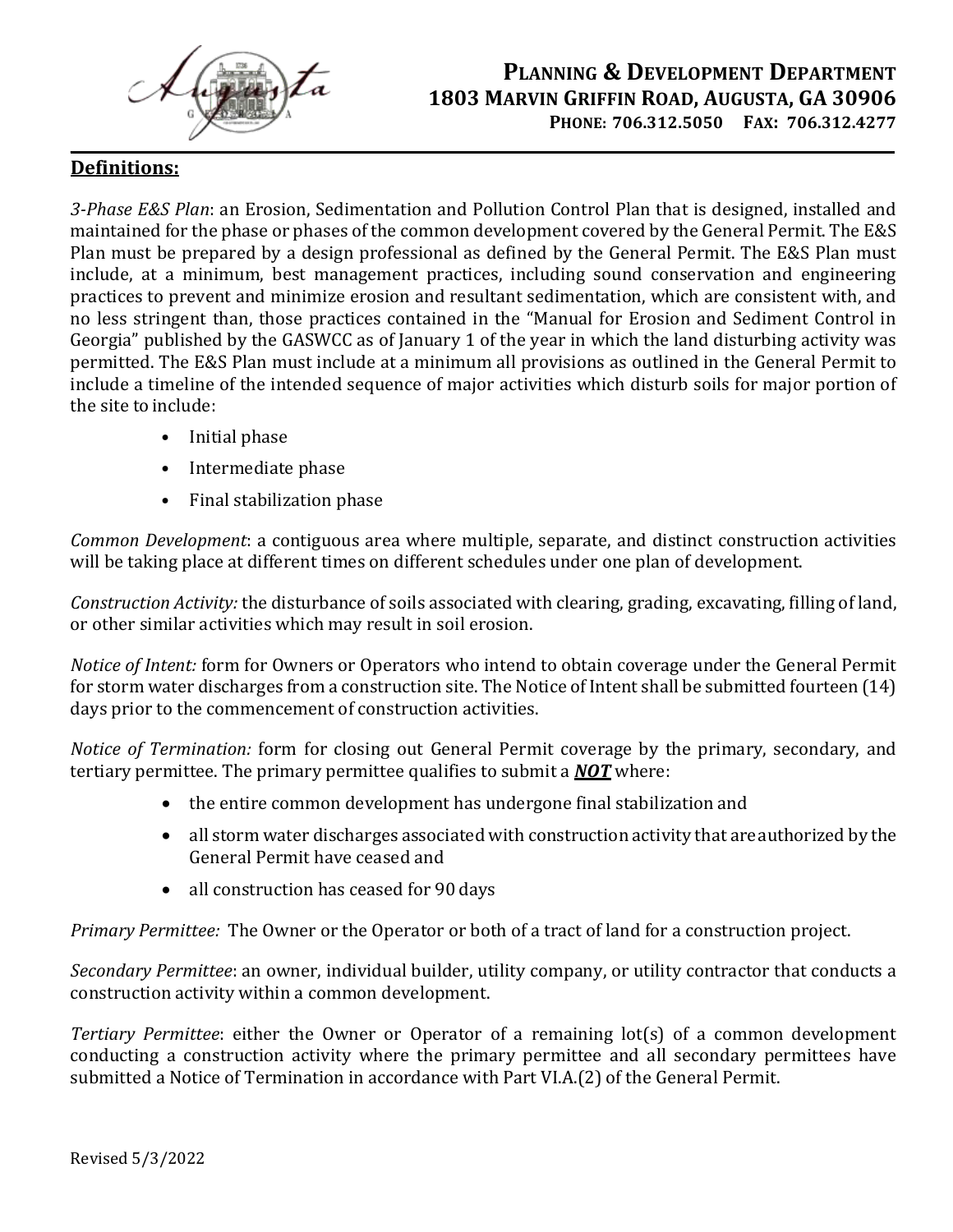

#### **PLANNING & DEVELOPMENT DEPARTMENT 1803 MARVIN GRIFFIN ROAD, AUGUSTA, GA 30906 PHONE: 706.312.5050 FAX: 706.312.4277**

# **NEW CONSTRUCTION - PERMIT APPLICATION**

| RESIDENTIAL OR COMMERCIAL                                                                                     |                        |
|---------------------------------------------------------------------------------------------------------------|------------------------|
|                                                                                                               |                        |
|                                                                                                               |                        |
|                                                                                                               |                        |
|                                                                                                               |                        |
|                                                                                                               |                        |
|                                                                                                               |                        |
|                                                                                                               |                        |
|                                                                                                               |                        |
|                                                                                                               |                        |
|                                                                                                               |                        |
|                                                                                                               |                        |
|                                                                                                               |                        |
|                                                                                                               |                        |
|                                                                                                               |                        |
| <b>RESIDENTIAL ONLY</b>                                                                                       |                        |
|                                                                                                               |                        |
| LOT # $\_\_\_\_\_$ BLOCK # $\_\_\_\_\_$ BEDROOMS # $\_\_\_\_\_$ BATHROOMS # $\_\_\_\_\_\_$                    |                        |
| CARPORT / GARAGE: 0 OUTDOOR SPRINKLER: FIREPLACE # _______                                                    |                        |
| TYPE OF FRAME: WOOD / MASONRY / OTHER: STORIES # STORIES # ______________________                             |                        |
|                                                                                                               |                        |
| WATER TAP: COUNTY SEWERAGE:                                                                                   | $S$ EPTIC TANK: $\Box$ |
| <b>COMMERCIAL ONLY</b>                                                                                        |                        |
|                                                                                                               |                        |
| APPLICANT SIGNATURE: DATE: DATE: 2000 DATE: 2000 DATE: 2000 DATE: 2000 DATE: 2000 DATE: 2000 DATE: 2000 DATE: |                        |
| $*$ FOR OUT BIE CURVATELY BOREAT <b>DEDICATION</b> DURBOCEC <sup>**</sup>                                     |                        |

**\*\* FOR ONLINE CITY VIEW PORTAL – PERMITTING – PURPOSES \*\* Revised 5/3/2022**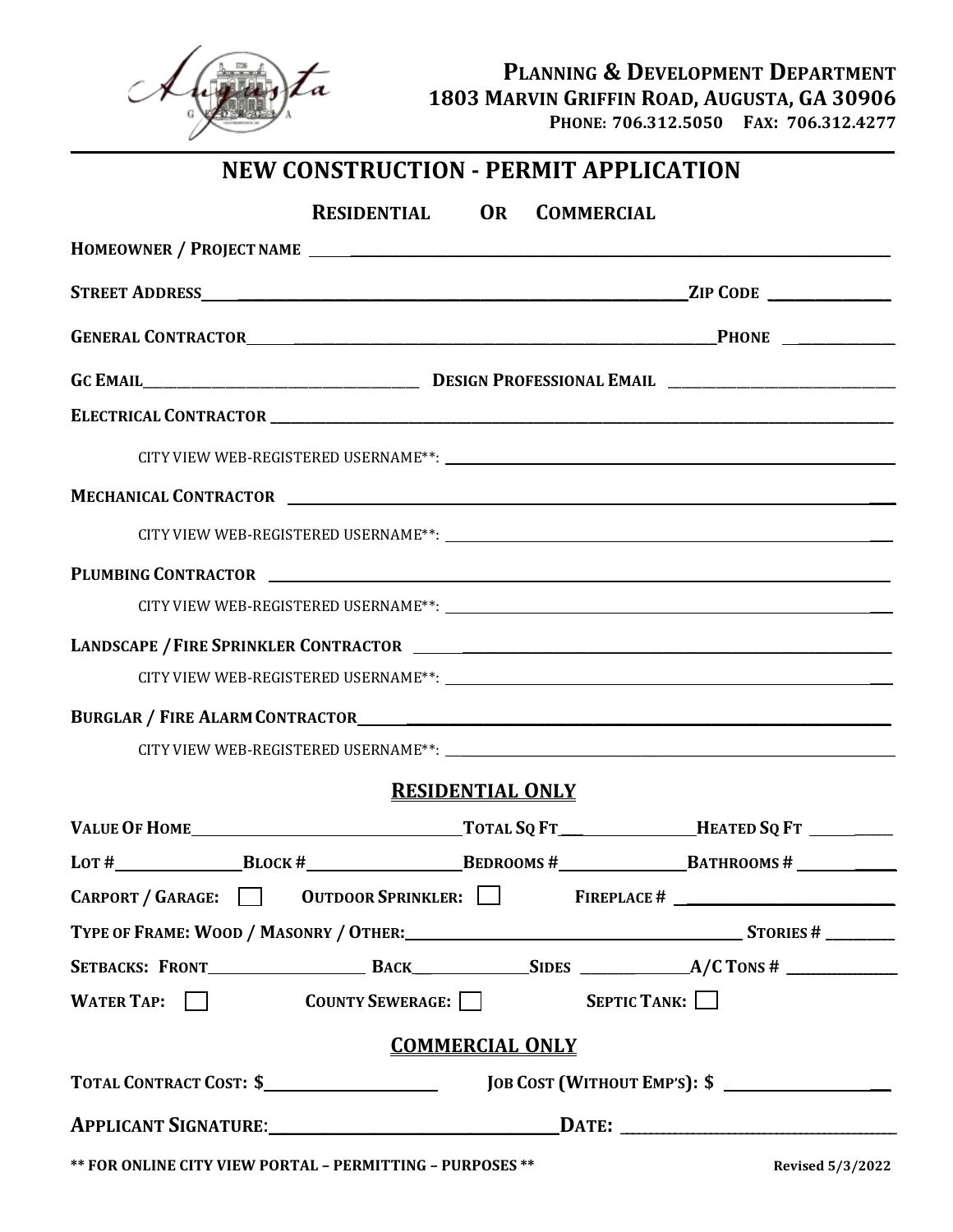

**\_\_\_\_ \_\_\_\_,** 

# **RESIDENTIAL PLOT PLAN**

## **DRAINAGE AND SOIL EROSION CONTROL**

I am the "General Contractor" for the project known as **(address) \_\_\_\_**

**permit # .** I understand that it is my responsibility to install or have installed soil erosion prevention practices on this construction site and to maintain those practices during the entire project, or until the disturbed ground area is permanently stabilized. I further certify that the submitted plot plan conforms to the "Soil Erosion and Sediment Control Ordinance" that addresses "positive drainage to drainage systems" for residential lots.

| <b>GENERAL CONTRACTOR'S SIGNATURE:</b> |  |
|----------------------------------------|--|
| <b>GENERAL CONTRACTOR'S E-MAIL:</b>    |  |
| DATE:                                  |  |

### **NOTE:**

Soil erosion practices must be in place and maintained in order for "building inspections" to be performed. Prior to issuing a "Certificate of Occupancy", all disturbed ground areas must be stabilized and "positive drainage" systems in place. After the Certificate of Occupancy is issued and until title transfer the General Contractor is responsible for maintaining the project.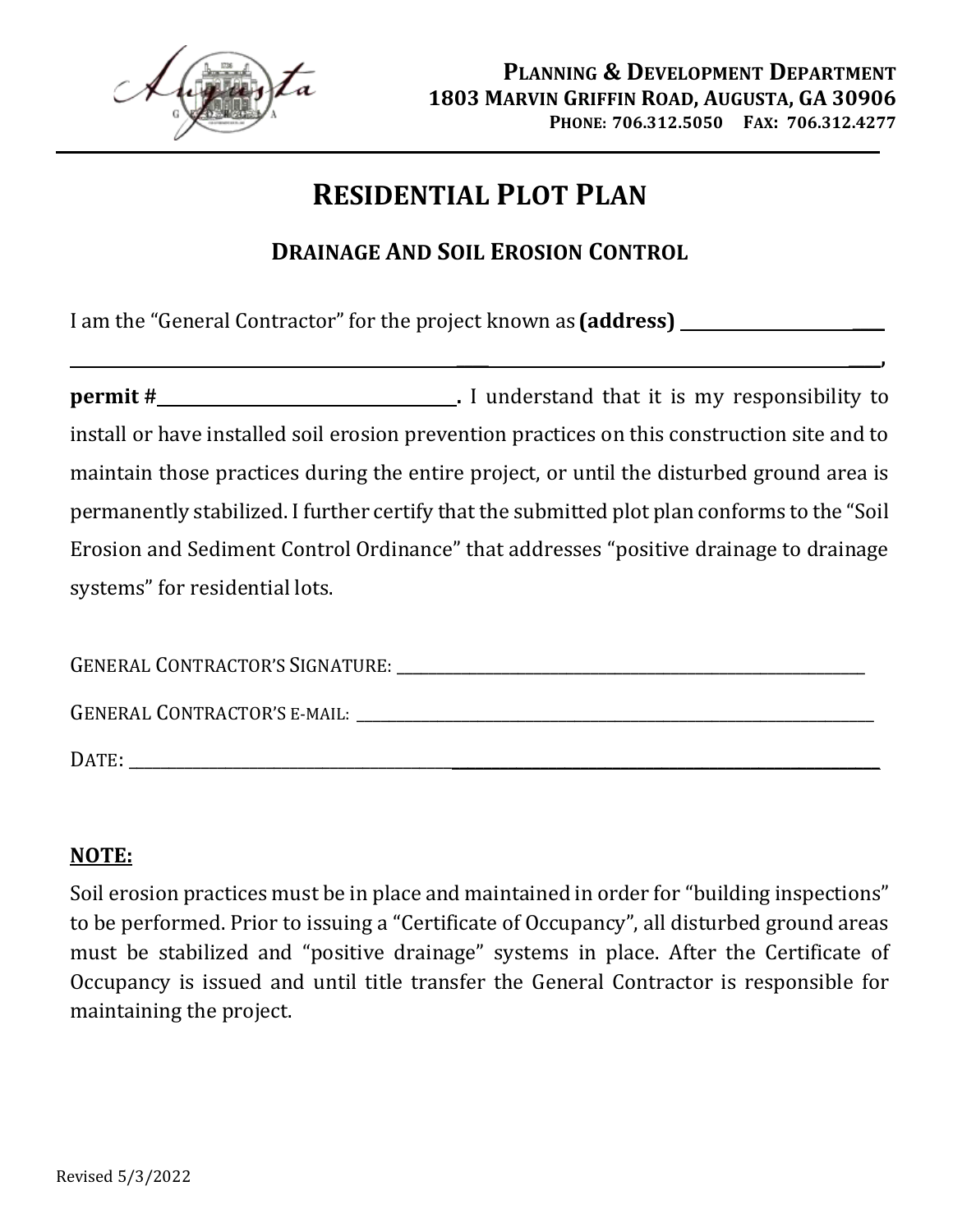

#### **MEMORANDUM**

- **TO:** ALL GENERAL CONTRACTORS
- **FROM:** MARSHALL MASTERS, BUILDING OFFICIAL
- **DATE:** SEPTEMBER 27, 2001
- **SUBJ.:** TERMITE CERTIFICATION

EFFECTIVE OCTOBER 1, 2001 BEFORE A CERTIFICATION OF OCCUPANCY CAN BE ISSUED; WE MUST HAVE A COPY OF YOUR TERMITE CERTIFICATE. WE WILL NOT ISSUE ANY CO'S WITHOUT THIS CERTIFICATION.

PLEASE SIGN AND DATE THIS MEMO AND RETURN TO CLERK.

| <b>ADDRESS OF CONSTRUCTION:</b> |                      |  |
|---------------------------------|----------------------|--|
|                                 |                      |  |
|                                 |                      |  |
|                                 |                      |  |
|                                 | $\sqrt{\text{DATE}}$ |  |